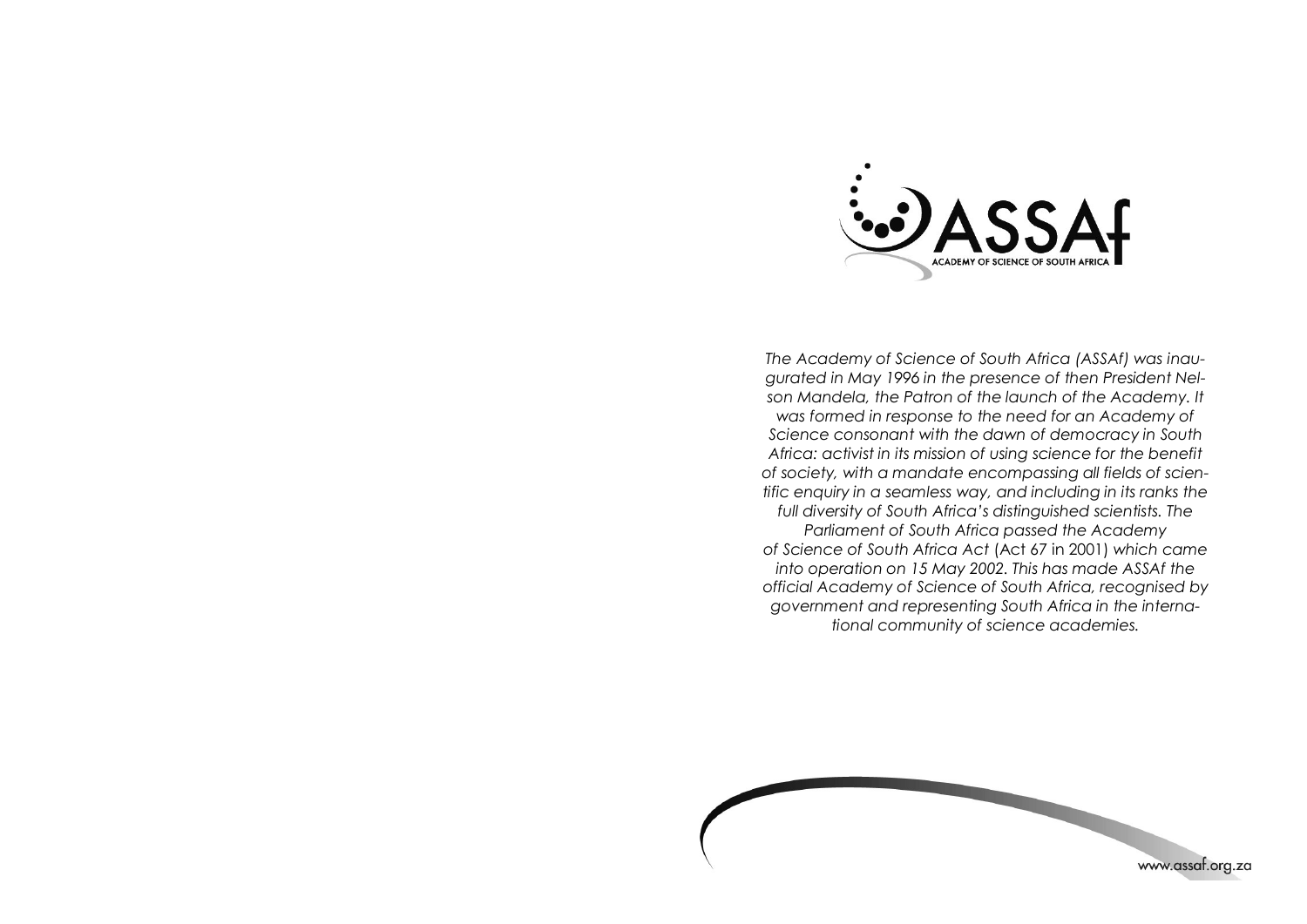Document title:

ASSAf Commentary on the Integrated Resource Plan for Electricity 2010 - 2030

Approved by:

plan

Prof Robin Crewe<br>President: Academy of Science of South Africa 22 June 2011 President: Academy of Science of South Africa

## **TABLE OF CONTENTS**

| <b>FOREWORD</b><br>1<br>3<br><b>INTRODUCTION</b><br>1.<br>$\overline{\mathbf{3}}$<br><b>POLICY CONTEXT</b><br>2 <sub>1</sub> |                                        |                                                                                                                                                                                                                                                                                                                                               |                                                                       |  |
|------------------------------------------------------------------------------------------------------------------------------|----------------------------------------|-----------------------------------------------------------------------------------------------------------------------------------------------------------------------------------------------------------------------------------------------------------------------------------------------------------------------------------------------|-----------------------------------------------------------------------|--|
|                                                                                                                              | 2.1<br>2.2<br>2.3<br>2.4<br>2.5<br>2.6 | Alignment/compliance with other policies<br>Macroeconomic considerations<br>Geopolitical strategy<br>Municipalities/Re-distributors<br>Revision of policy parameters and objectives<br>Lack of prioritisation of objectives                                                                                                                   | $\mathfrak{S}$<br>$\overline{\mathcal{A}}$<br>5<br>$\frac{5}{5}$<br>5 |  |
| 3.                                                                                                                           |                                        | <b>INTERNATIONAL BENCHMARKING AND REFERENCE TO PREVIOUS</b><br><b>SOUTH AFRICAN EXPERIENCE</b>                                                                                                                                                                                                                                                | 6                                                                     |  |
|                                                                                                                              | 3.1                                    | Alignment of IRP2010 with defining characteristics of<br>integrated resource planning as interpreted in international<br>best-practice                                                                                                                                                                                                        | 6                                                                     |  |
|                                                                                                                              | 3.2                                    | Utilisation of existing South African knowledge and<br>experience                                                                                                                                                                                                                                                                             | 6                                                                     |  |
|                                                                                                                              | 3.3<br>3.4                             | Portfolio risk analysis<br>Discount rates                                                                                                                                                                                                                                                                                                     | 6<br>$\overline{7}$                                                   |  |
| 4.                                                                                                                           |                                        | <b>IMPLICATIONS FOR RELATED TARGETS</b>                                                                                                                                                                                                                                                                                                       | 7                                                                     |  |
| 5.                                                                                                                           | 5.1<br>5.2                             | <b>IMPLEMENTABILITY</b><br>Implementation plan<br>Localisation                                                                                                                                                                                                                                                                                | 8<br>8<br>9                                                           |  |
| 6.                                                                                                                           | <b>SCIENTIFIC METHODOLOGY</b>          |                                                                                                                                                                                                                                                                                                                                               |                                                                       |  |
|                                                                                                                              | 6.3<br>6.4<br>6.5<br>6.6               | 6.1 Assumptions<br>6.2 Evidence base of the demand forecast<br>6.2.1 Credibility and impact of the demand forecast<br>6.2.2 Side-effects of the impact of over-capacity<br>Quality of data and information<br>Disclosure of model used and repeatability<br>Modelling of transmission and distribution costs<br>Link between costs and prices | 10<br>10<br>11<br>11<br>11<br>12<br>12<br>13                          |  |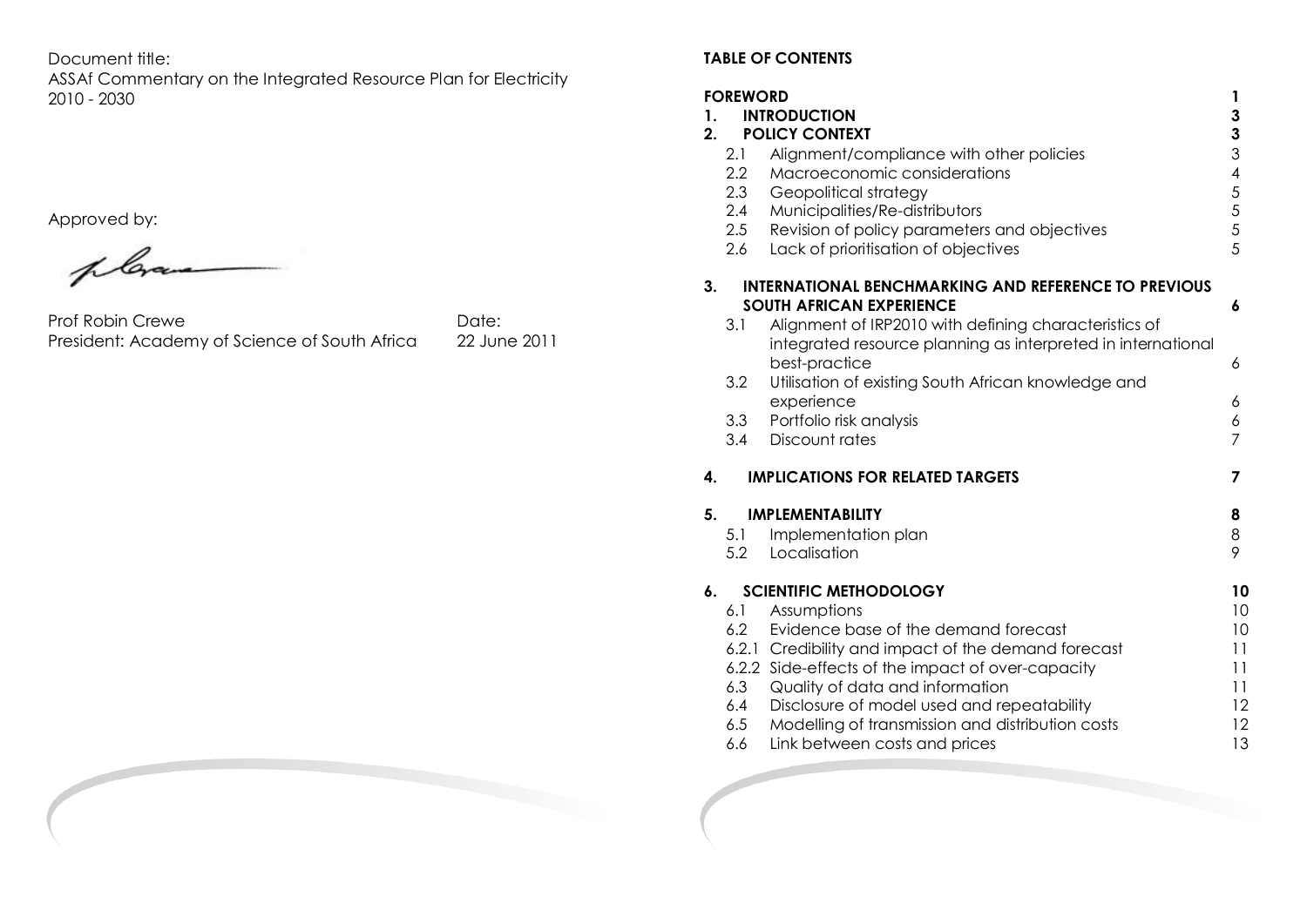|                               | 6.7                                    | Economic modelling: Non-transparent and unjustified<br>'upper-limit cost constraint'                                                                                                                                                                                                                                                                | 13                                     |  |  |
|-------------------------------|----------------------------------------|-----------------------------------------------------------------------------------------------------------------------------------------------------------------------------------------------------------------------------------------------------------------------------------------------------------------------------------------------------|----------------------------------------|--|--|
| $\overline{7}$                | 7.1<br>7.2<br>7.3<br>7.4<br>7.5<br>7.6 | <b>CONNECTION BETWEEN EVIDENCE AND CONCLUSION</b><br>Use of multi-criteria decision-making framework (MCDMF)<br>in the Final Policy-adjusted IRP<br>Statistical validity and uncertainties<br>General lack of modelling of uncertainty<br>Specific concern with respect to coal price<br>Selection criteria and scoring<br>Application of the MCDMF | 13<br>13<br>14<br>14<br>15<br>15<br>16 |  |  |
| 8.                            |                                        | <b>SEPARATION OF WORK STREAMS</b>                                                                                                                                                                                                                                                                                                                   | 16                                     |  |  |
| 'NON-SCIENTIFIC' ISSUES<br>9. |                                        |                                                                                                                                                                                                                                                                                                                                                     | 17                                     |  |  |
|                               | 9.1<br>9.2                             | The efficacy of the governance environment and/or<br>regulatory system to ensure implementation of the IRP<br>Status and effectiveness of relevant legislation and<br>regulations                                                                                                                                                                   | 17<br>17                               |  |  |
|                               |                                        |                                                                                                                                                                                                                                                                                                                                                     |                                        |  |  |
| <b>RECOMMENDATIONS</b><br>10. |                                        |                                                                                                                                                                                                                                                                                                                                                     | 18                                     |  |  |
| <b>REFERENCES</b>             |                                        |                                                                                                                                                                                                                                                                                                                                                     | 19                                     |  |  |
| <b>LIST OF ACRONYMS</b>       |                                        |                                                                                                                                                                                                                                                                                                                                                     | 20                                     |  |  |

## **FOREWORD**

The Department of Science and Technology (DST) approached the Academy of Science of South Africa (ASSAf) to provide formal comment on the Department of Energy's Integrated Resource Plan for Electricity (IRP2010). The purpose of the DST's request was that ASSAf should provide evidence-based commentary on the IRP in terms of its legislated mandate.

In order to provide a formal commentary on the IRP, ASSAf set up a panel consisting of selected Members from the Academy, who were either expert in the energy field or in related disciplines. The panel was augmented by three specialists who are not Members of ASSAf to provide input in areas where specific expertise was required. Members of the panel were:

- · Prof Rashid Hassan Professor and Director, Centre of Environmental Economics and Policy in Africa, University of Pretoria
- · Prof Richard Fuggle Emeritus Professor, Department of Environmental and Geographical Science, University of Cape Town
- · Prof Rob Adam Chief Executive Officer, South African Nuclear Energy Corporation (NECSA)
- · Prof Robin Crewe ASSAf President (Chair)
- · Dr Van Zyl de Villiers Group Executive, Strategy and Performance, NECSA
- · Prof Xiaohua Xia National Hub for Postgraduate Programme in Energy Efficiency and Demand-side Management, University of Pretoria.

The three external energy experts were:

- · Dr Steve Lennon Managing Director of the Corporate Services Division, Eskom
- · Mr Hilton Trollip Senior Research Associate, Institute for Democracy in South Africa

1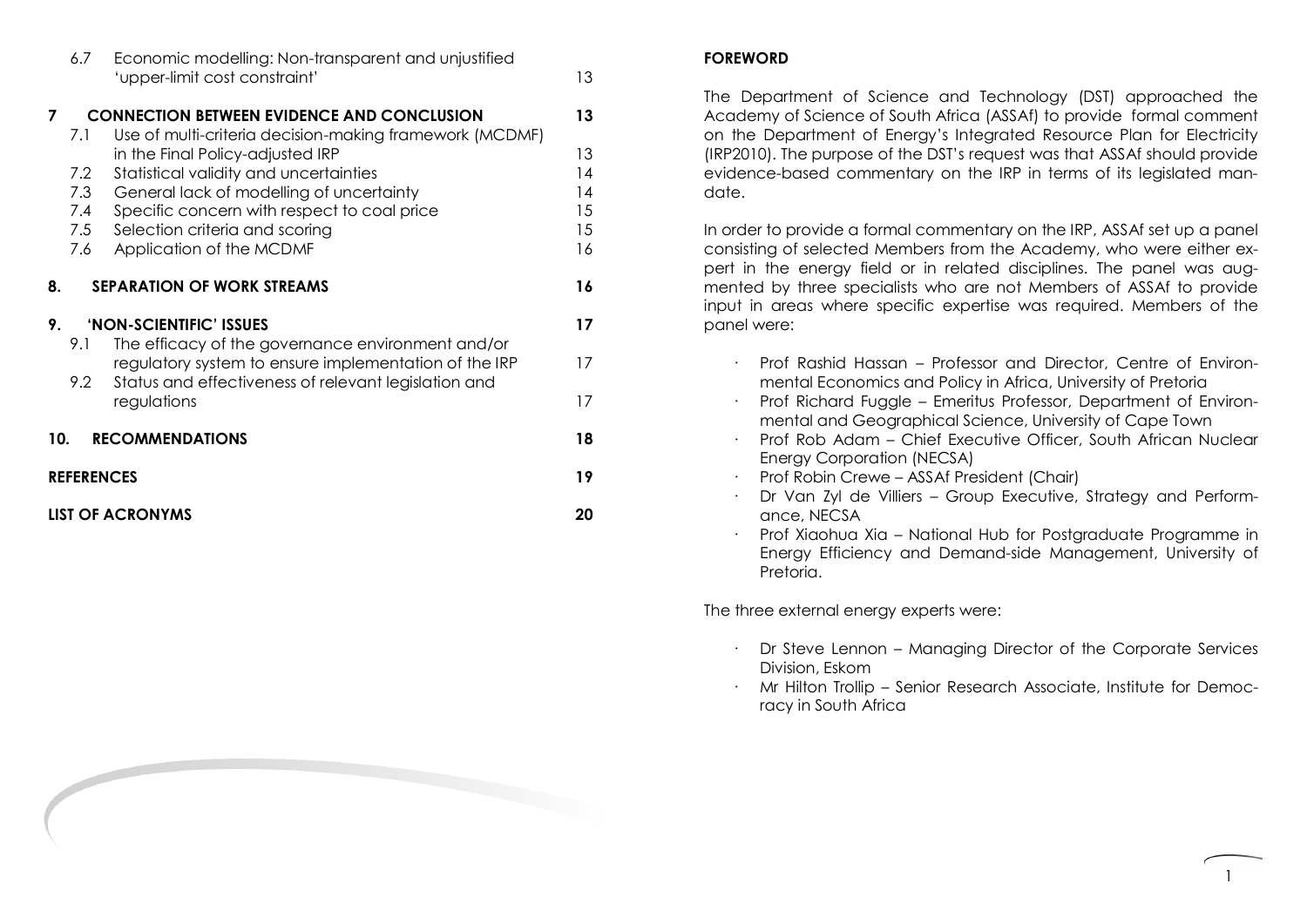· Mr Richard Worthington – Climate Change Manager, World Wide Fund for Nature.

The outcome of the study was a list of key recommendations that the Department of Energy could use as a guide to ensure that the implementation of the IRP2010 is carried out effectively, and that a strategic and inclusive process is followed for the IRP2012.

Prof Robin Crewe President: Academy of Science of South Africa

# **1. INTRODUCTION**

The Academy welcomes the opportunity to comment on the Integrated Resource Plan for Electricity (IRP). The development of such a plan following consultation is welcomed. We also understand that integrated resource planning is a dynamic process, and new resources, new technologies and unpredictable geopolitical trends will necessitate the reconfiguration of the IRP over the 20 years of its implementation. For example, a decision to build the Grand Inga Dam in the Democratic Republic of the Congo could change the contribution of hydropower to the generation-mix significantly.

Nevertheless, we feel that the IRP can be improved upon, and would like to offer a range of comments in support of such a process. These comments relate to policy context, scientific methodology, benchmarking and implementation. They are made in the knowledge that the IRP is not an academic thesis, but a set of calculated scenarios moderated by consultation and the realities of challenging political decision-making.

## **2. POLICY CONTEXT**

## **2.1 Alignment/compliance with other policies**

New policy proposals by governments are customarily made in the context of their existing anchor policies. In the case of the IRP, there is a lack of visible linkages to and/or alignment with overall government economic policy as expressed in the New Growth Path (NGP), the Renewable Energy White Paper, the Nuclear Energy Policy, national climate change mitigation strategies, the National Energy Efficiency Strategy of 2005, and the Industrial Policy Action Plan (IPAP2).

The policy-adjusted IRP that was promulgated on 6 May 2011 in the *Government Gazette No 34263*, contains many references to an array of government policies being taken into account, but does not provide an overview of all relevant policies nor an account of how the objectives applied in the process were chosen from amongst the broader array of objectives in existing policy. It is not evident how this affected the weighting of different parameters during multi-criteria decision-making, i.e. whether some policies were regarded as of greater importance/impact than others. There are indications that some policies were introduced in a qualitative rather than a quantitative manner.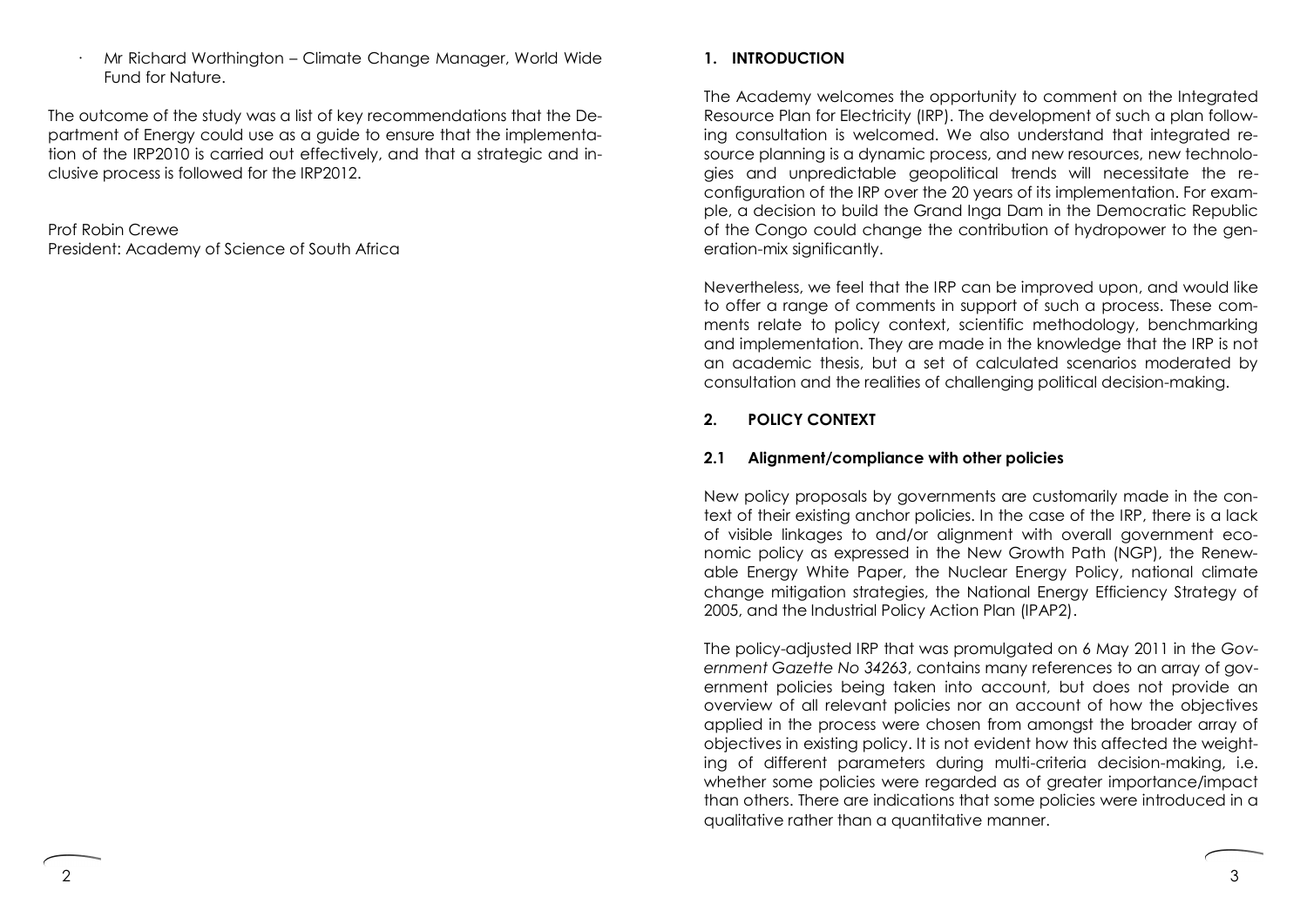### **2.2 Macroeconomic considerations**

The stated economic cost of the IRP is at least R867 billion (based on 2010 Rand value) over 30 years. Allocation of these costs and associated bene fits will have a large impact on the South African economy. It would have been useful, given the primary emphasis on jobs in all government policy development, for the scenarios to have been analysed for their jobcreation potential. Employment creation was mentioned as being at the "centre of our economic policies" in the Presidential State of the Nation Address in 2009, and is mentioned as the current top priority in economic policy along with decreasing carbon intensity in the statement<sup>1</sup> on implementation of the NGP, namely:

## *"The new growth path sets out a vision: five million new jobs by 2020. It identifies twin goals: increasing the economy's labour-absorbing capacity and decreasing its carbon-emission intensity. These goals are central to our development as a country."*

Quantitative employment data and modelling are a requirement for devising and assessing the best plans for implementing these twin goals. In addition to this quantitative macroeconomic (for example cost/benefit) analysis would also improve and strengthen the different scenarios. In addition, the potential impacts of the scenarios on upstream and downstream industries should be analysed, which could potentially encourage economic growth by identifying a wide range of industrial opportunities.

Macroeconomic analysis, including employment effects, should be carried out urgently and thoroughly. It should be utilised in the IRP2012 as a basis for formulating scenarios and deciding on the preferred scenario to align with other key policies.

### **2.3 Geopolitical strategy**

It is not made clear how the IRP relates to South Africa's geopolitical strategy. For example, will a reduction in the planned use of coal for electricity generation be offset by diverting more coal to coal-to-liquid plants? This will indirectly enable the use of renewables and nuclear power to reduce South Africa's dependence on oil imports and on liquid hydrocarbons for transport.

#### **2.4 Municipalities/Re-distributors**

Because re-distributors account for 40% of electricity sold, they are an important factor in the design of the IRP and the consequent analysis and decision-making. Implementation of an IRP in the internationally and conventionally interpreted meaning of the term 'integrated resource planning' should involve the re-distributors integrally in planning and execution of the plan. There is little evidence of such involvement of redistributors and no reference to municipal electricity and energy planning, whereas such plans are known to exist.

#### **2.5 Revision of policy parameters and objectives**

Policy parameters and objectives were revised during the IRP2010 process (as noted in section 4.1 on p.10), with only a partial reflection of the outcomes being illustrated. Most notably, an imperative for a 'continuing coal programme' has been introduced, although it is not listed as a policy issue, but rather noted under Policy Issue 2: Emission constraints.

#### **2.6 Lack of prioritisation of objectives**

The IRP2010 could have been strengthened if the objectives in the report were prioritised.

<sup>1</sup> New Growth Path Economic Development Minister's Budget Speech 12 April 2011. This is a subsequent development to the IRP final report, so the comment relates to the seriousness of the original omission, given the prioritisation of this in 2009, and the need for this to be urgently addressed in the 2012 IRP.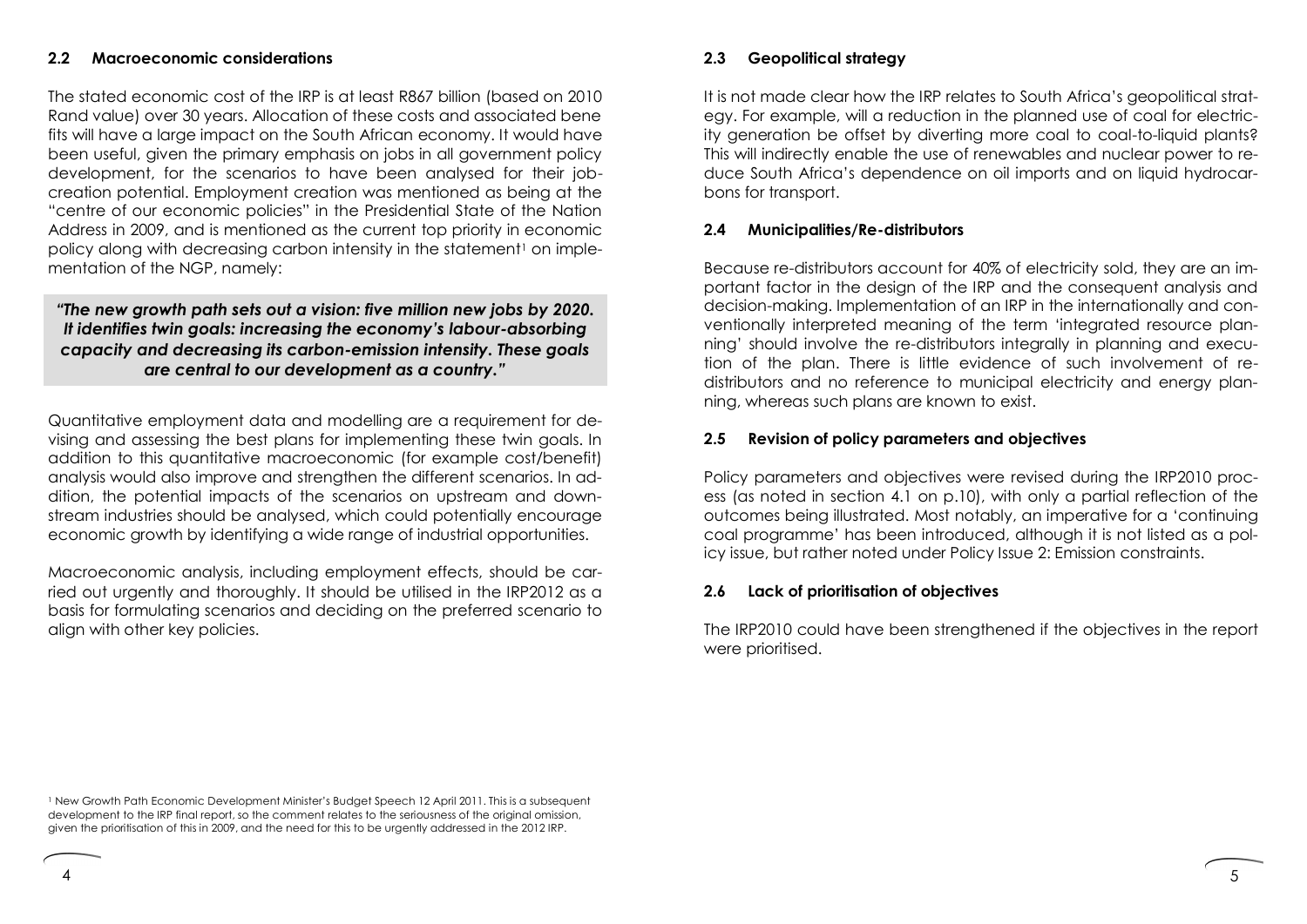### **3. INTERNATIONAL BENCHMARKING AND REFERENCE TO PREVIOUS SOUTH AFRICAN EXPERIENCE**

### **3.1 Alignment of IRP2010 with defining characteristics of integrated resource planning as interpreted in international best-practice**

The IRP process in South Africa should be consistent with international norms, taking into account lessons learnt from international experience. Incorporating international norms will also ensure that stress-testing of the models is demonstrated. Integrated resource planning has been used elsewhere and chosen in legislation for South Africa, owing to the significant benefits it offers and the risks it mitigates. It is important to ensure, and to show through evidence, that it is properly employed. Future iterations of IRP should apply an integrated approach, based on international best-practice, including the modelling of demand and the costed modelling of investments in Energy Efficiency and Demand-side Management (EEDSM).

#### **3.2 Utilisation of existing South African knowledge and experience**

The IRP2010 is not the first South African Integrated Resource Plan. In 2004 the highly detailed National Integrated Resource Plan 2 (NIRP2) was published, and in 2008 the Third National Integrated Resource Plan (NIRP3) for South Africa was in process.

It would have been useful if the IRP2010 referred to these previous plans, as the assessment of the performance of previous plans allows for the incorporation of lessons learnt into the current IRP. Furthermore, the links between the previous plans and the current plan should be made explicit.

#### **3.3 Portfolio risk analysis**

There have been major advances internationally in the application of portfolio risk analysis to energy planning, and it would enhance the planning of the IRP if the portfolio effect is taken into account.

### **3.4 Discount rates**

While the significance of the choice of discount rates was noted in earlier documentation and a commitment was made to undertaking sensitivity studies to determine the impact of the choice of discount rate, this appears to have been omitted, despite the significance of this issue being highlighted internationally (for example, by the International Energy Agency (IEA, 2010)).

The IRP2012 should provide modelling outcomes with the application of 'social' discount rates (for example, as recommended by the IPCC (IPCC, 2007)), at least for base-case/cost-optimised and recommended scenarios, to inform a policy-adjusted plan. In addition, a system-wide planning approach should be applied.

## **4. IMPLICATIONS FOR RELATED TARGETS**

The IRP document needs to substantiate the claim that the recommended plan is consistent with the Copenhagen Accord commitment, which was subsequently formalised in the Cancun Agreements. The 34% contribution of non-fossil fuels towards the generation-mix does not represent a 34% reduction in 2020 levels of greenhouse gas emissions from the 'Business as Usual' scenario, which was the Copenhagen target (Department of Environmental Affairs, 2010).

Various important priority areas for which near to medium-term quantitative targets or generic objectives have been set by government (for example, the reduction of  $CO<sub>2</sub>$  emissions, job creation, localisation and regional integration) feature as criteria and constraints in the IRP. To ensure that there is a consistency between the outcomes of different policy statements, the IRP document needs to clearly demonstrate that selected scenarios match national development targets.

The Summary (p. 6) states that in the Policy-adjusted Scenario: "The emission constraint of the [Revised Balanced Scenario] RBS (275 million tons of carbon dioxide per year after 2024) is maintained." While emissions (and water use) of the Policy-adjusted Scenario are not given, in Table 14 of the IRP document emissions are provided for the Revised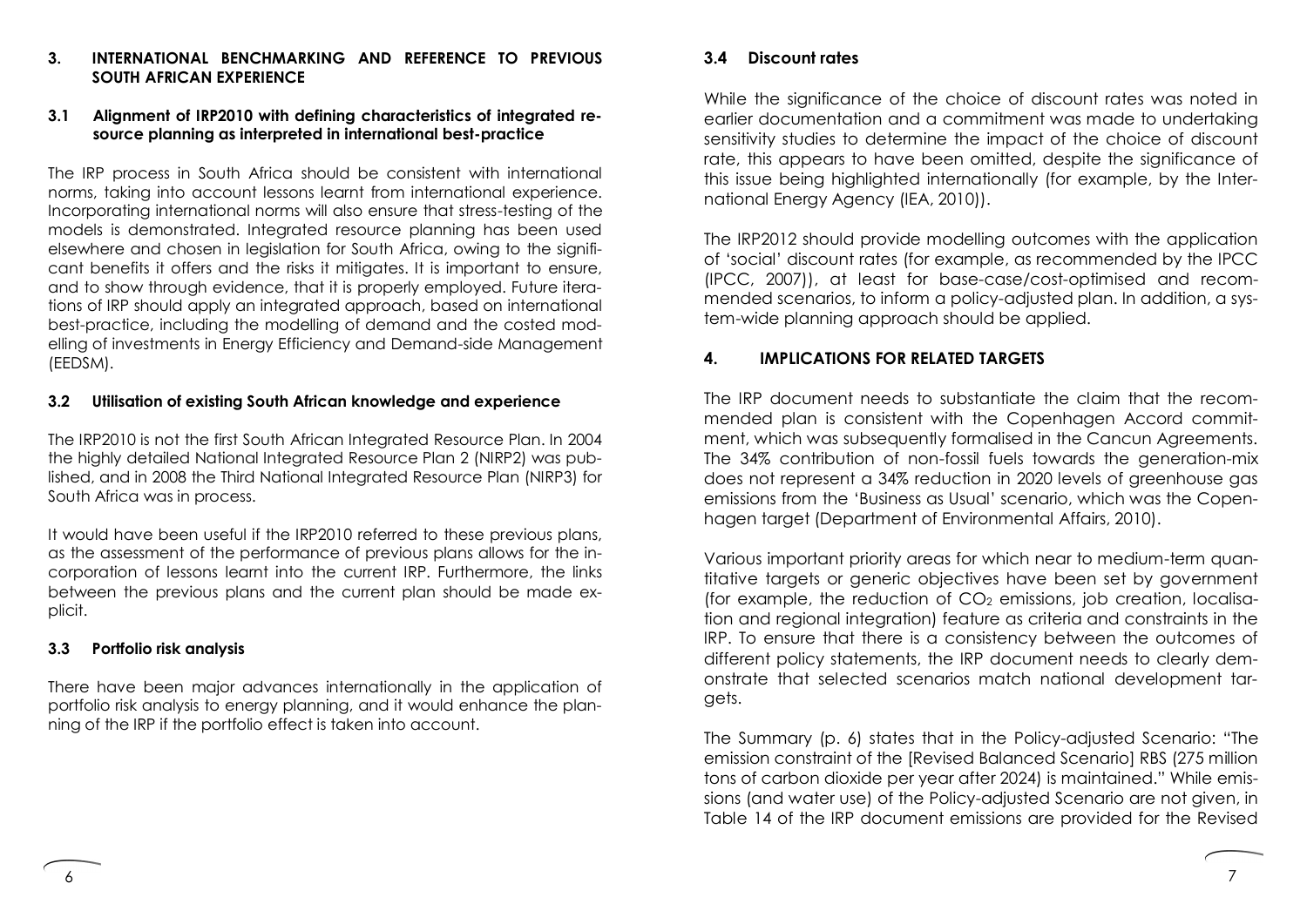Balanced Scenario and they peak at 296 MT/annum in 2021 and 2022, far off target from the national commitment for 2020. According to the results of the Long-term Mitigation Scenarios (LTMS), the shape of the emissions trajectory in the IRP2010, will exert severe pressures on other sectors of the economy to achieve overall South African emissions limits. Furthermore, it appears that the latest document seeks to revise South Africa's commitment to a reduction in carbon intensity of electricity supply, to be achieved by 2030 (for example, Figure 8, p. 42).

The document is also silent on the conditionality included in the Copenhagen commitment, namely that this commitment is subject to "the provision of financial resources, the transfer of technology and capacity-building support from developed countries" (Copenhagen Accord, Appendix II, 2009).

It would be beneficial if the IRP2010 is aligned with the South Africa Renewable Initiative's (SARi) target of 15% of electricity from renewable resources by 2020 (SARi, 2010), which was presented as a key initiative in the President's speech delivered to the UN High-level Panel on Sustainable Growth. Similarly, it would be more consistent if the IRP2010 was aligned with Minister Peters' public pronouncements on a 5 000 MW solar plant in the Northern Cape2.

## **5. IMPLEMENTABILITY**

## **5.1 Implementation plan**

Although implementation is arguably not an explicit concern in the IRP document, the move away from coal towards nuclear and renewables must bring with it new vehicles to finance and to implement the programmes.

The proposed timelines for both decision-making and implementation are quite challenging, as will be the resourcing of the IRP as far as both financing and human capital are concerned. Therefore, there is an urgent need for all government departments and other relevant

entities (such as regulators) to develop a comprehensive and integrated implementation plan to ensure that these challenges are tackled effectively and timeously. For the next decade, the proposed roll-out of additional generating capacity will lead to a manageable (but not overly conservative) reserve margin, which means that any significant slippage would cause substantial risk to the achievement of the expected economic growth, if it is not off-set by better performance in energy efficiency and conservation. A specific implementation challenge will be the investment and time required for the upgrading and expansion of transmission and distribution infrastructure to provide for the existing backlogs, drastically increased total generating capacity, as well as distributed and intermittent future generation as foreseen in the Policy-adjusted IRP. Other components of national infrastructure will also require dedicated investment and expansion (for example, water supply, coal-mining and transportation, local manufacture and other components of localisation).

A number of risks have been identified in section 6.6 – 6.9 of the Policyadjusted IRP. In addition to those addressed elsewhere in this commentary, the performance of new generation plants, the impact of variable capacity on system security and stability, and the non-realisation of learning rates are regarded by the panel as especially important from an implementation point of view. This might, for example, have a significant impact on future security of supply and on the levelised costs of electricity generation (LCOE) from different sources as demonstrated in Figure 7 (p. 41) and Table 17 (p. 42).

## **5.2 Localisation**

Several nations, most notably Korea and China, have successfully used their need for electricity as a catalyst for job creation, skills development, industrialisation and the development of a globally competitive manufacturing capacity (Jiabao, 2009 and Kong, 2000). This can be accomplished by developing a good localisation strategy, to maximise the national benefits of the investments detailed in the IRP.

The IRP seems to imply a piecemeal approach – especially in the renewables and nuclear areas, which will not easily facilitate localisation. A good localisation strategy will maximise the sustainable impact on the South African industry in the areas of industrialisation, skills and supplier development and job creation. A localisation strategy should aim to address the support of local emerging suppliers at all levels of engagement

<sup>2</sup> BuaNews, 2010. SA woos investors in solar energy. http://www.southafrica.info/business/investing/ opportunities/solarpark-291010.htm.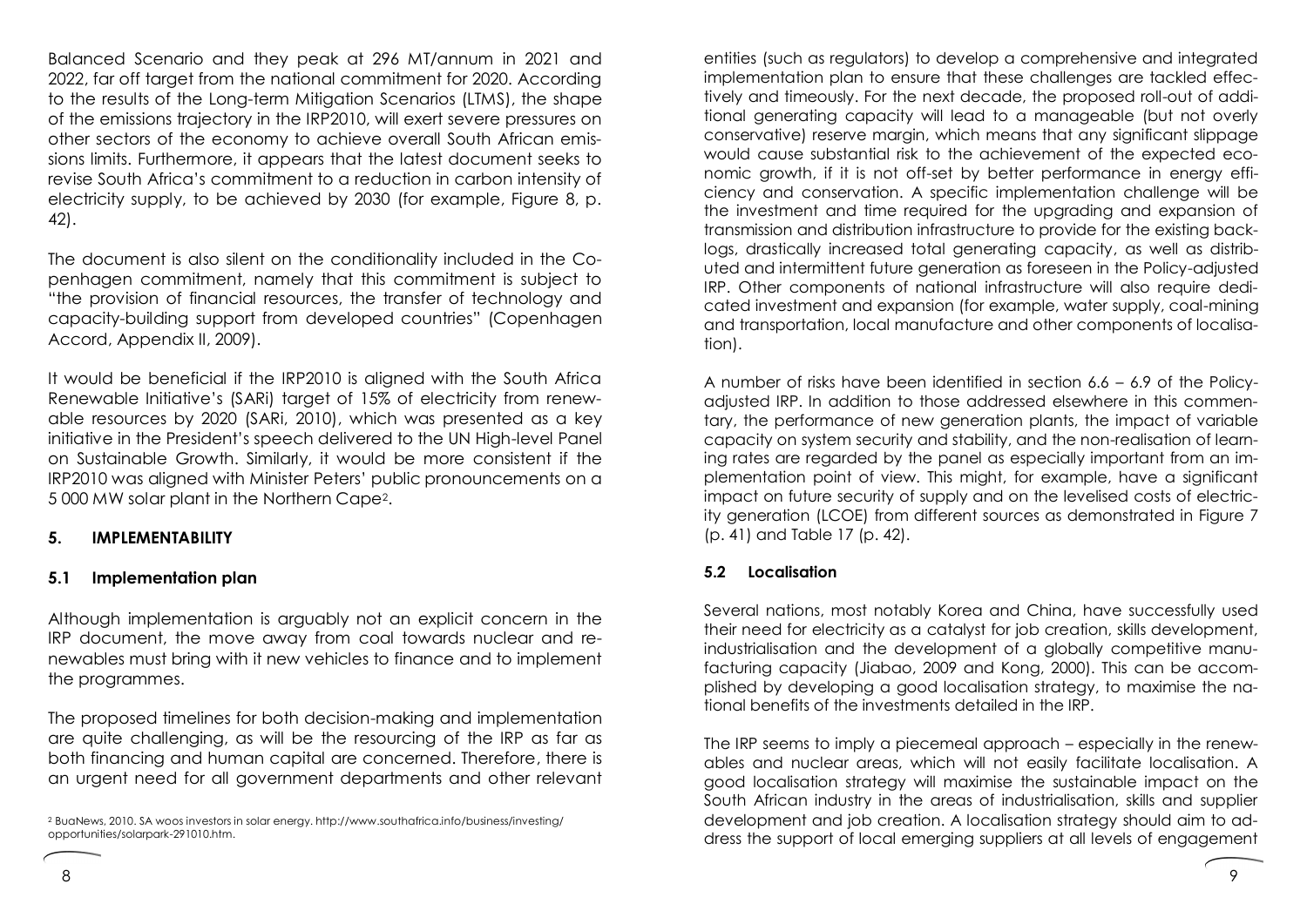and to create local suppliers that are globally competitive (Gcabashe, 2003).

Studies to identify the 'critical mass' necessary for localisation need to be undertaken. This could apply to clusters of technology – e.g. wind, solar thermal, solar PV and nuclear. This implies that commitments be made to a certain minimum capacity and that those commitments be leveraged to facilitate the establishment of a local industry. Clearly this also requires the alignment of industrial incentive schemes, as well as energy policy and the regulatory environment. In addition, and in parallel to a localisation strategy, the technology support infrastructure needs to be developed.

## **6. SCIENTIFIC METHODOLOGY**

## **6.1 Assumptions**

While the EEDSM contribution has grown exponentially for the past five to eight years, the IRP2010 assumes a fixed EEDSM contribution from year 2017. EEDSM and its costs need to be modelled to ensure that the scenarios can be effectively assessed.

There may be a lack of correlation of demand as a function of economic growth and DSM functions. It is understandable that the supply-side can be regarded as a function of economic growth, but the demand-side can also be economic growth dependent because technology advances that accompany economic growth contribute to a healthier and more sensible lifestyle, thus boosting better demand-shaping.

## **6.2 Evidence base of the demand forecast**

It is in the nature of a complex model that solutions are often not unique. Several sets of inputs can often generate the same output. The connection between evidence and conclusion in the IRP is not clear in this regard.

Not enough supporting evidence is presented for assessing the use of the Eskom System Operator (SO) Energy Forecast rather than the Council for Scientific and Industrial Research (CSIR) report (CSIR, 2010), which assumes substantially lower demand. The single 'Low-growth' scenario done following the second consultation and the consideration of the results of the low-growth scenario do not address large potential impacts of a possible over-estimation of demand.

# **6.2.1 Credibility and impact of the demand forecast**

The conflicting interests of the electricity supply-side industry and energyintensive users on the one hand, and other electricity users and the national economy need to be addressed. Addressing these conflicting interests is a well-known phenomenon, specifically documented by Steyn (2006). The IRP2010 implies that investment in over-capacity is less of a risk than jeopardising security of supply. Given the recent experience in South Africa of the effects of under-capacity, this is understandable. However, the IRP is required to present decision-makers with information to carry out the necessary trade-offs between these risks, not to minimise one at the expense of the other.

# **6.2.2 Side-effects of the impact of over-capacity**

The IRP2010, if implemented as per plan, could lead to over-capacity. Over the next 20 years sufficient flexibility must be built into implementation in order to manage this possibility. In this regard, each iteration of the IRP process needs to carefully consider trends of demand and supply and manage the conflicting dynamics of this risk accordingly.

# **6.3 Quality of data and information**

Data on which plans are formulated must be transparent and accurate to ensure that the best decisions and technology choices are made. The IRP2010 uses a range of data, which in some cases would have been more useful if the sources were given.

For example, the report titled "Power Generation Technology Data for Integrated Resource Plan of South Africa" provided by the Electric Power Research Institute (EPRI), which contains the detailed data used for most of the modelling of costs, states in bold in the Executive Summary that: "Site specific and company-specific conditions dictate design and cost variations that require a much higher level of effort and is not reflected here"3. Furthermore, where one large deviation is made from EPRI data (in the costing of PV and consequently in the decision to increase PV from zero in the RBS to 8.4 GW in the final IRP2010, which is 18% of the new

<sup>3</sup> EPRI, 2010: Power Generation Technology Data for Integrated Resource Plan of South Africa.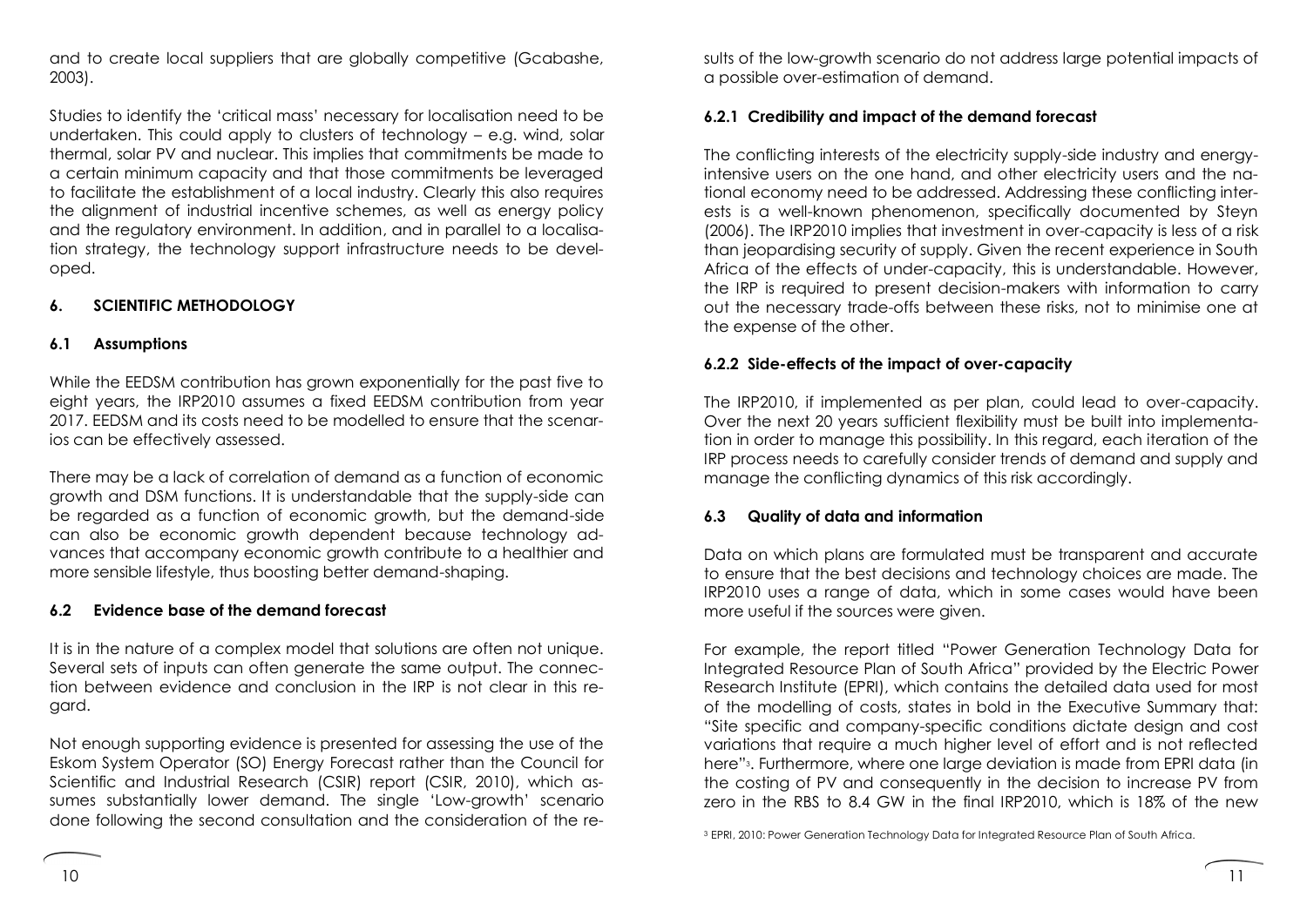build requiring capital expenditure of R73 billion), this is done based on a radical revision of costing. According to the information in the final IRP2010, the sole and only basis of the new information on PV is 'external consultants'. This is not an acceptable basis for modelling results affecting decisions of this importance. Similarly, the increase of 40% in nuclear capital cost is not adequately explained.

## **6.4 Disclosure of model used and repeatability**

The IRP should disclose the optimising model used so that an independent party can repeat the modelling as is best-practice to ensure the repeatability and accuracy of results.

### **6.5 Modelling of transmission and distribution costs**

The IRP can be improved by modelling the transmission system. The IRP did take transmission system costs into account, but only in an *ad hoc* way for imports. This impacts on the assessment of relative costs of generation technologies.

The distribution system should also be modelled as it could make an essential and fundamental difference in the evaluation of energy efficiency and distributed renewable energy solutions.

The modelling of transmission and distribution costs is required to properly formulate least-cost scenarios and to formulate and assess constrained and policy-adjusted scenarios. Without it, the model and the IRP methodology cannot accurately take into account the interests of important stakeholders, such as re-distributors and their customers that account for 40% of electricity supplied, and the benefits of key technologies, especially but not limited to investments in EEDSM and distributed generation technologies.

The response given in the IRP2010 final report to the stakeholder inputs that these should be modelled, is not sound. Figure 10 (p. 50) in the IRP2010 final report indicates significant transmission and distribution costs, which accords with the known large differential between generation costs and user prices. If these costs cannot be modelled, what data was used to generate Figure 10?

### **6.6 Link between costs and prices**

Electricity price data results are presented, claiming that transmission and distribution costs have been included. These are presumably based on inhouse Eskom data and modelling that are not described or disclosed. This does not achieve an acceptable level of transparency for a scientific assessment of the validity of the results.

Furthermore, a projected price path for South Africa is compared to projected price paths for other emerging economies, but no source, methodology or reference is provided for the projections, making the comparison difficult to interrogate.

### **6.7 Economic modelling: Non-transparent and unjustified 'upper-limit cost constraint'**

An (implicit) foundation of the suitability of the acceptable scenario(s) is an electricity price level. However, this price level is never explicitly stated, nor is the justification for the choice of this level presented, nor the methodology for assessing scenarios against this level. This is one of the most important parameters in the IRP modelling and decision-making process but is dealt with inadequately. As a result, it is not possible to assess either the rigour of how the price level was selected or the effect of other potential price-level choices on all sectors of the economy.

### **7. CONNECTION BETWEEN EVIDENCE AND CONCLUSION**

### **7.1 Use of multi-criteria decision-making framework (MCDMF) in the final policy-adjusted IRP**

The RBS was arrived at through stakeholders considering the outputs of the modelling done before technology learning, increased nuclear costs and significantly decreased PV costs were introduced. The MCDMF was not re-run following the introduction of these changes. It is likely that the RBS would have been different if based on scenarios using these altered values. What was the point of generating the new values if they were not going to form part of the MCDMF? Furthermore, a MCDMF has not been run on the scenarios generated after the second consultation process.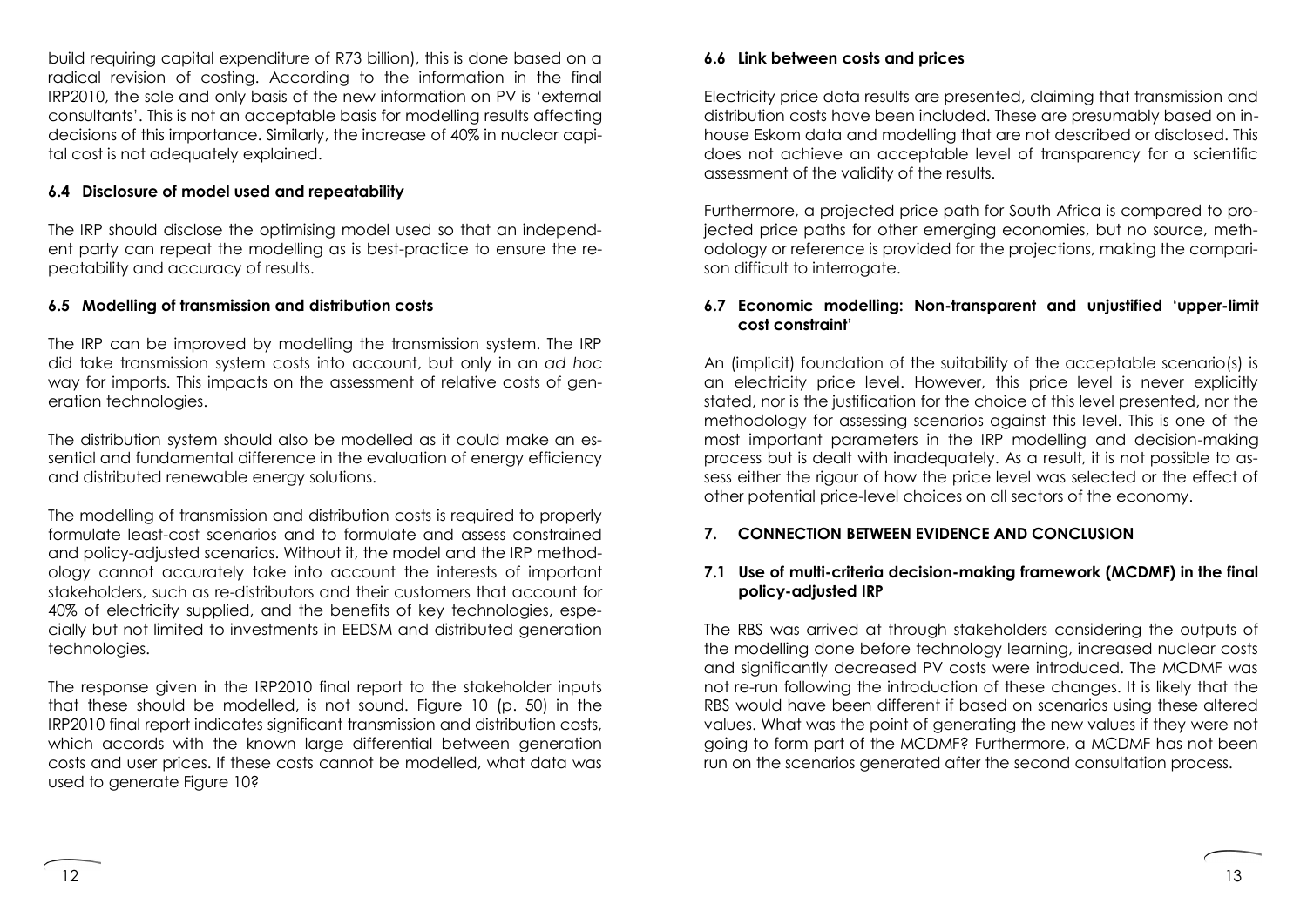## **7.2 Statistical validity and uncertainties**

By the nature of the process, the compilation of an IRP is subject to various assumptions, risks and uncertainties. These are stated in general terms and assumptions are justified accordingly, but there is a concern that risks and uncertainties were not considered on a consistent level and to sufficient depth.

Examples of shortcomings in the validity of analysis include:

- · Sensitivities and uncertainties appear not to have been subjected to proper statistical analysis. No error bars are presented. (This is elaborated on in section 7.3.)
- · The costing methodology for scenarios as a whole is unclear. The inclusion of the Emissions 3 scenario, with a high level of redundant plant (70% reserve capacity in the early 2020s), still implies a prohibitive cost for emissions mitigation beyond an arbitrary threshold.

## **7.3 General lack of modelling of uncertainty**

The use of sensitivity studies to explore uncertainties appears to have been abandoned throughout the process.

The following dimensions of risk associated with the selected portfolios were identified in the IRP:

- the validity of cost assumptions for each technology;
- the validity of lead-time assumptions;
- the maturity of each technology;
- security of fuel supplies;
- operational risks.

However, all generating technologies were not scored for all five dimensions, which create the impression that some were regarded as having no risk attached to them and leaves the assessment of portfolio risk open to manipulation. The stated practice of applying selective expert judgement is open to bias.

The large (and unknown) uncertainties in much of the key input data must lead to uncertainties in results. The optimising model makes binary either/or decisions based on whether the cost of one solution, in one year, is marginally greater than another. This decision can cascade down the years, potentially altering the entire plan. These features of the data and modelling are not mentioned or catered for either in the textual description of possible limitations in the modelling, in the presentation of the results, or in the very limited sensitivity analysis that has been carried out.

It is of utmost importance that a comprehensive risk/uncertainty analysis is performed, based on a clear basis for consideration and scoring of the uncertainties as identified. Uncertainties should be reduced further by performing a thorough sensitivity analysis of the main parameters that determine the outcomes of modelling. For cost estimates, this would include capital cost, fuel costs, operation and maintenance costs and full external costs.

## **7.4 Specific concern with respect to coal price**

Currently coal prices for electricity are considered to be low and nonmarket-related. However, the IRP2010 recognises the high risk of significant coal price increases and the large contribution of coal costs to total system electricity cost. Efforts should be made to model coal-price sensitivities more comprehensively, to formulate appropriate mitigation options and to feed required and relevant information into the decisionmaking process.

### **7.5 Selection criteria and scoring**

Selection criteria and the way in which scores are derived must be clearly defined. While direct water-use is considered, there is a need to consider other impacts. The treatment of localisation would require an organised quantitative analysis. The IRP2010 appears to make no distinction between the job-creation potential of different technologies, nor is any consideration paid to the significance of the scale of deployment of technologies, as four quite divergent scenarios receive an equal score. The scoring methodology is clearly not robust, because when a score is not given, it effectively serves as a zero-rating.

### **7.6 Application of the MCDMF**

The draft IRP states that the "process should include a broad range of stakeholders". The record and documentation of the process used to design and to apply the MCDMF is not complete or clear. The MCDMF could be improved if it clearly indicates who was involved and how the process was conducted. An account of how criteria were selected and the number of additional criteria, and more disaggregated criteria, that were proposed in the stakeholder consultation process should be ac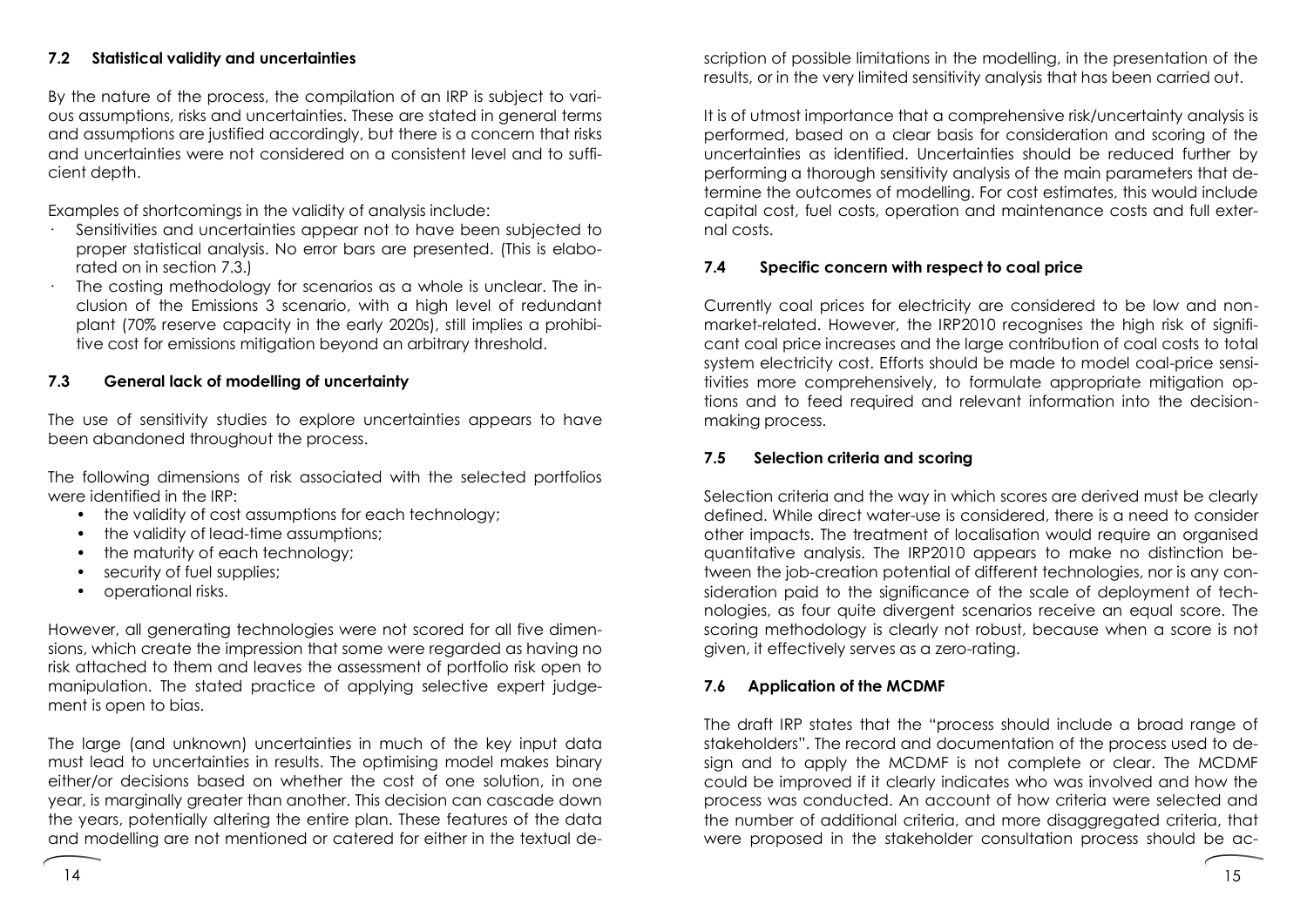counted for. This would ensure that the outputs of the process are acceptable and accurate.

Lack of information on some critical elements of the multi-criteria decision -making (MCDM) procedure does not allow knowledge-based assessment of its adequacy. Of particular importance here is the basis for the weighting of scores for each criterion. These are inherently too subjective and highly sensitive to which stakeholder groups may have been involved in the process. One does not have enough information in the available documentation to make a proper judgement on adequacy. The same applies to the uncertainty factor used for evaluating considered risks.

## **8. SEPARATION OF WORK STREAMS**

Best-practice scenario-based modelling and decision-making requires that the scenario-building, modelling and decision-making activities are separated, with transparent management of the boundaries between the activities. There is no evidence for this in the IRP documentation. On the contrary, it would appear that all aspects of integrated resource planning were performed by one team in a single set of processes.

It is not possible to say with confidence that the distribution of work among specialist teams executing certain activities in parallel, with some outputs then serving as inputs to subsequent processes, would have resulted in another outcome, but it is recommended that such an approach be followed during future revisions of the IRP. A separate research stream is also required.

### **9. 'NON-SCIENTIFIC' ISSUES**

Some issues are less amenable to clear-cut commentary based on evidence and scientific reasoning. For example, if a solution requires a strong element of political will to transform organisational culture, or such transformation might encounter significant resistance, the viability of that solution becomes more a matter of opinion than clear-cut, evidencebased reasoning.

Despite these issues not strictly fitting the brief, panel members believe that there are a number of such issues that need to be flagged.

### **9.1 The efficacy of the governance environment and/or regulatory system to ensure implementation of the IRP**

By way of example, IRP1, published in the *Government Gazette* on 29 January 2010, required the completion of several projects within specific timelines – in particular renewables projects such as the Sere wind project and REFIT-funded projects. These projects have to date not been commissioned.

This raises questions as to the credibility of the IRP and the ability of NERSA and/or the DoE to enforce requirements that the IRP be implemented.

## **9.2 Status and effectiveness of relevant legislation and regulations**

The non-performance of the REFIT mechanism to date, the underperformance of EEDSM, and the withdrawal of the draft EEDSM regulations and the publication of revised New Generation Regulations (the regulations governing the IRP) in the middle of the IRP process are all reasons for serious concern.

### **10. RECOMMENDATIONS**

- We recommend that the DoE utilises the extensive international and South African experience and knowledge in conducting the next revision of the IRP. Furthermore, the IRP must be aligned with existing policies, plans and strategies.
- We recommend that the design of the project for the next revision of the IRP, slated for 2012, and associated research, knowledge, and human resource mobilisation, begin immediately and that gathering of important information and data-sets, such as those required for more effective assessment of EEDSM and more accurate costing data, begin immediately.
- We recommend that this project design be informed by a commissioned review, to incorporate the learning from the IRP2010, previous IRPs and the first IEP of 2004. The project should then establish institutional continuity and programmatic development of IRP capacity in the various organisations and stakeholders involved.
- We recommend that work commences as soon as possible to elaborate, with stakeholder participation, the opportunities and challenges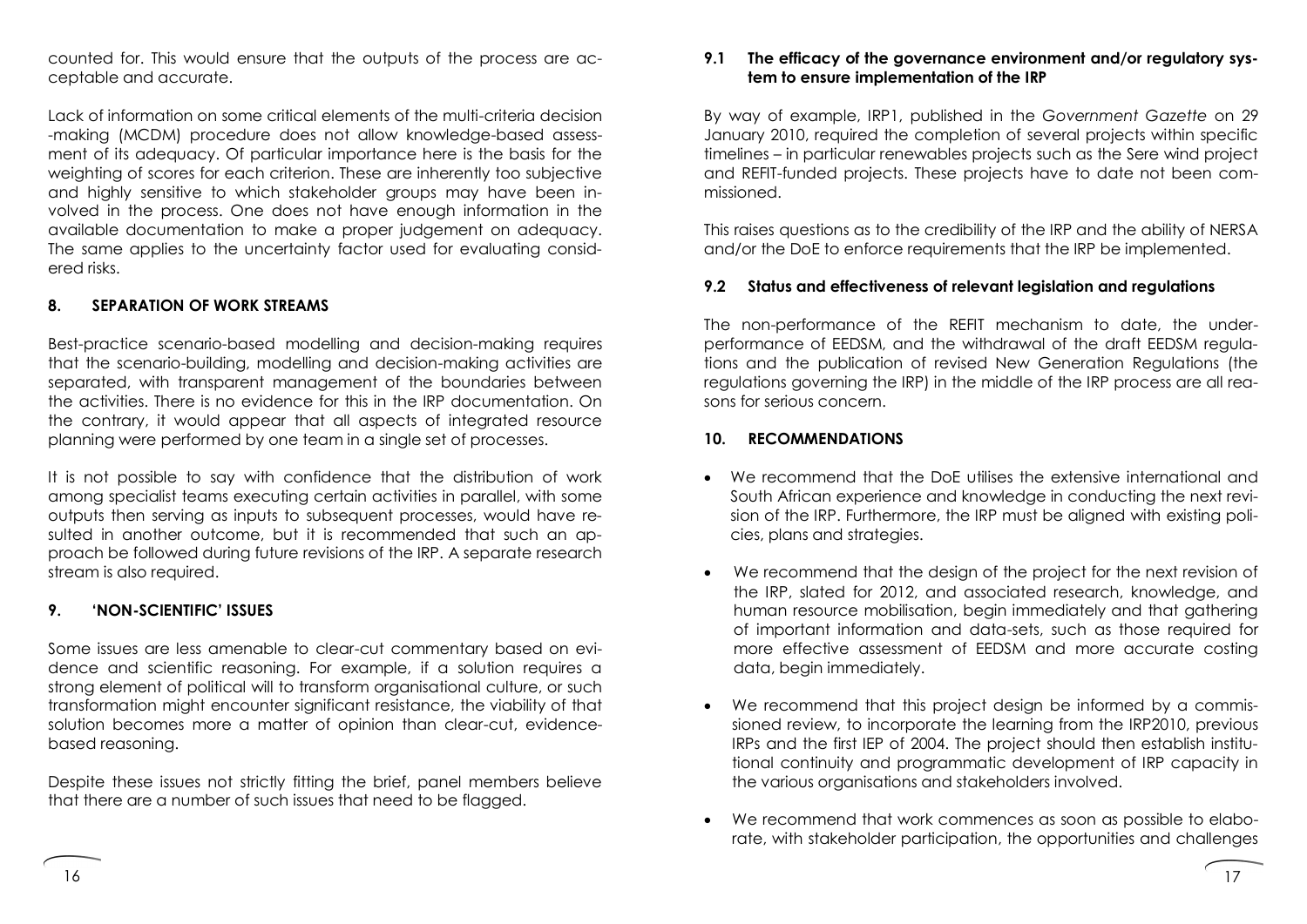for transmission and distribution development, optimum system management for stability of supply and the potential for regional integration. In parallel, there is a need to explore the implications of the availability of various and emerging funding and cooperation opportunities, including the international support needs recognised in international climate negotiations. Consideration of financing options should also explore the significance of different capacity allocations, i.e. to Eskom *vs* IPPs.

- We recommend that, in preparation for IRP2012, objectives such as, for example, the positive economic impact of scenarios, including the impact on employment, be established in advance.
- We recommend that the collection of better data on technology costs, on the implementation record, on the potential of energy efficiency and DSM programmes in South Africa, on the implementation of renewable energy programmes, and on the costs of transmitting and distributing electricity from different technologies in different parts of the country should begin in the immediate term so that adequate data are available to inform the next iteration of the IRP. These data-collection exercises should be implemented in partnership with independent research institutions, and potentially in collaboration with international organisations, such as UNEP and UNIDO, which are already working to support South Africa to manage its energy challenges. The studies should be subject to rigorous peer review to ensure robustness.
- We recommend, given the data and skills shortages in the area in South Africa, that the DoE, in collaboration with the DST, initiate an industry–academia collaborative R&D programme to support bestpractice Integrated Energy Planning and Integrated Resource Planning in South Africa. This could be done via the DST's Research Chairs programme.
- We support the proposals for a research agenda to inform future IRP revisions, as outlined in Chapter 7 of the Policy-adjusted IRP. It is further recommended that research is initiated on the full direct and indirect life-cycle costs of all technologies in the proposed IRPgenerating mix, in order to ensure that appropriate and informed comparisons are made regarding capital, operating and maintenance and external costs, subsidies and incentives, as well as Levelised Cost of Electricity for the different technologies.

# **REFERENCES**

Copenhagen Accord 2009: Appendix II, Nationally appropriate mitigation actions of developing country Parties, Non-Annex I Actions.

CSIR (Council for Scientific and Industrial Research), 2010: Forecasts for electricity demand in South Africa (2010 – 2035) using the CSIR sectoral regression model, CSIR and Eskom, [http://www.doe-irp.co.za/IRPPrm/CSIR\\_model\\_IRP%20forecasts%](http://www.doe-irp.co.za/IRPPrm/CSIR_model_IRP%20forecasts%202010_final_v2.pdf) [202010\\_final\\_v2.pdf.](http://www.doe-irp.co.za/IRPPrm/CSIR_model_IRP%20forecasts%202010_final_v2.pdf)

DEA (Department of Environmental Affairs), 2010: National Climate Change Response Green Paper, Government Gazette, 25 November 2010, [http://](http://www.info.gov.za/view/DownloadFileAction?id=135920) [www.info.gov.za/view/DownloadFileAction?id=135920.](http://www.info.gov.za/view/DownloadFileAction?id=135920) 

Gcabashe, T. 2003: The South African Power Project (TSAPRO). Unpublished manuscript, submitted to the Department of Public Enterprise

IEA (International Energy Agency), 2010: *Projected Costs of Generating Electricity – 2010 Edition*, IEA,

IPCC, 2007: Climate Change 2007: Mitigation. Contribution of Working Group III to the Fourth Assessment Report of the Intergovernmental Panel on Climate Change [B. Metz, O.R. Davidson, P.R. Bosch, R. Dave, L.A. Meyer (eds)], Cambridge University Press, Cambridge, United Kingdom and New York, NY, USA.

Jiabao, G. 2009: Build-up in an All-round Way the Internal Dynamism of China's Economic Development. Speech presented at the World Economic Forum Annual Meeting of New Champions 2009, Dalion, China.

Kong, T. 2000: *The Politics of Economic Reform in South Korea: A Fragile Miracle*. Routledge, London and New York

SARi, 2010: *Unlocking South Africa's Green Growth Potential - The South African Renewables Initiative,* Department of Trade and Industry, Pretoria.

Steyn, G. 2006: *Investment and Uncertainty: Historical experience with power sector investment in South Africa and its implications for current challenges*.